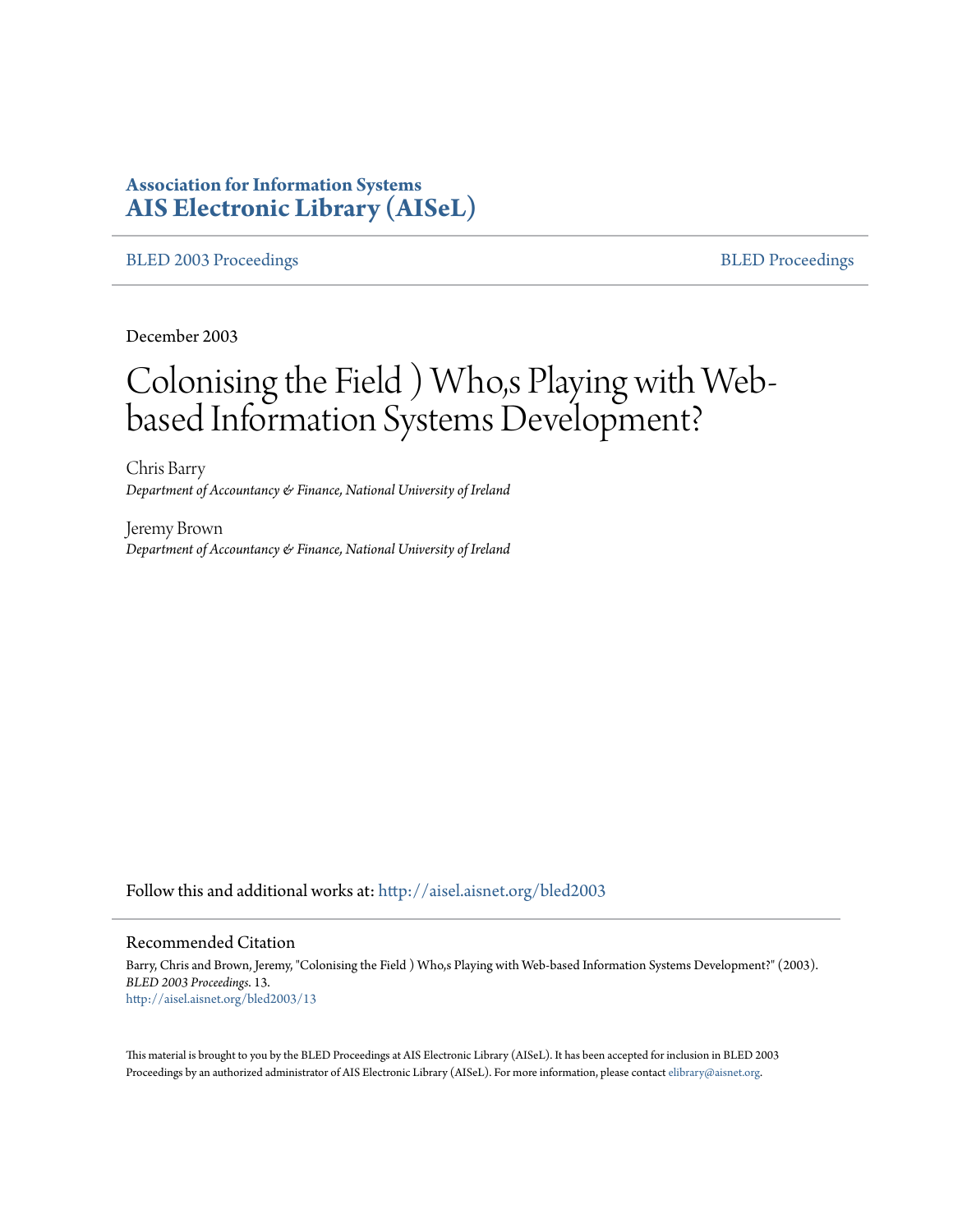# **16th Bled eCommerce Conference eTransformation**

Bled, Slovenia, June 9 - 11, 2003

# **Colonising the Field – Who's Playing with Web-based Information Systems Development?**

#### **Chris Barry, Jeremy Brown**

Department of Accountancy & Finance, National University of Ireland, Ireland Chris.Barry@nuigalway.ie, Jeremy.Brown@nuigalway.ie

#### **Abstract**

*Two main schools - information systems (IS) and software engineering (SE) - occupy the domain of systems and software development, in both practice and research. Surprisingly,*  while there would appear to be many common activities, the academic fields have *traditionally had limited overlap or shared experience. The information systems school has largely focused on in-house systems, concentrating on the socio-technical approach toward systems development while software engineering attempts to apply engineering principles and formal methods to the production of software systems. However the fields collide where new, Web-based systems share both in-house usage and external commercial software characteristics. While it might be expected that practitioners would be informed by innovative development methods, research indicates that practitioners are not making use of new multimedia and web development method and techniques. The crossover between the fields of IS and SE resurrects up some old problems and new questions. This paper traces the roots of IS and SE; briefly contrasts education and research of each; and examines the differences and common areas of the fields. From a study of how each field is characterised an IS body of knowledge (ISBOK) is identified. How Web-based Information Systems relate to each field is discussed and from the analysis a simple classification framework is constructed, weighing a systems life cycle against quality. The paper concludes with a call*  for greater cross-fertilization between the fields. Finally the authors suggest important *subjects that IS researchers should be studying and others that should be of interest to both SE and IS researchers.*

#### **1. Introduction**

The fields of information systems (IS) and software engineering (SE) occupy the domain of systems and software development, in the areas of practice and research. In a period of extensive multidisciplinary, cooperative research in several fields of study, it is perhaps anomalous that these academic schools have traditionally had little overlap or shared experience. The IS school has largely focused on in-house systems development where the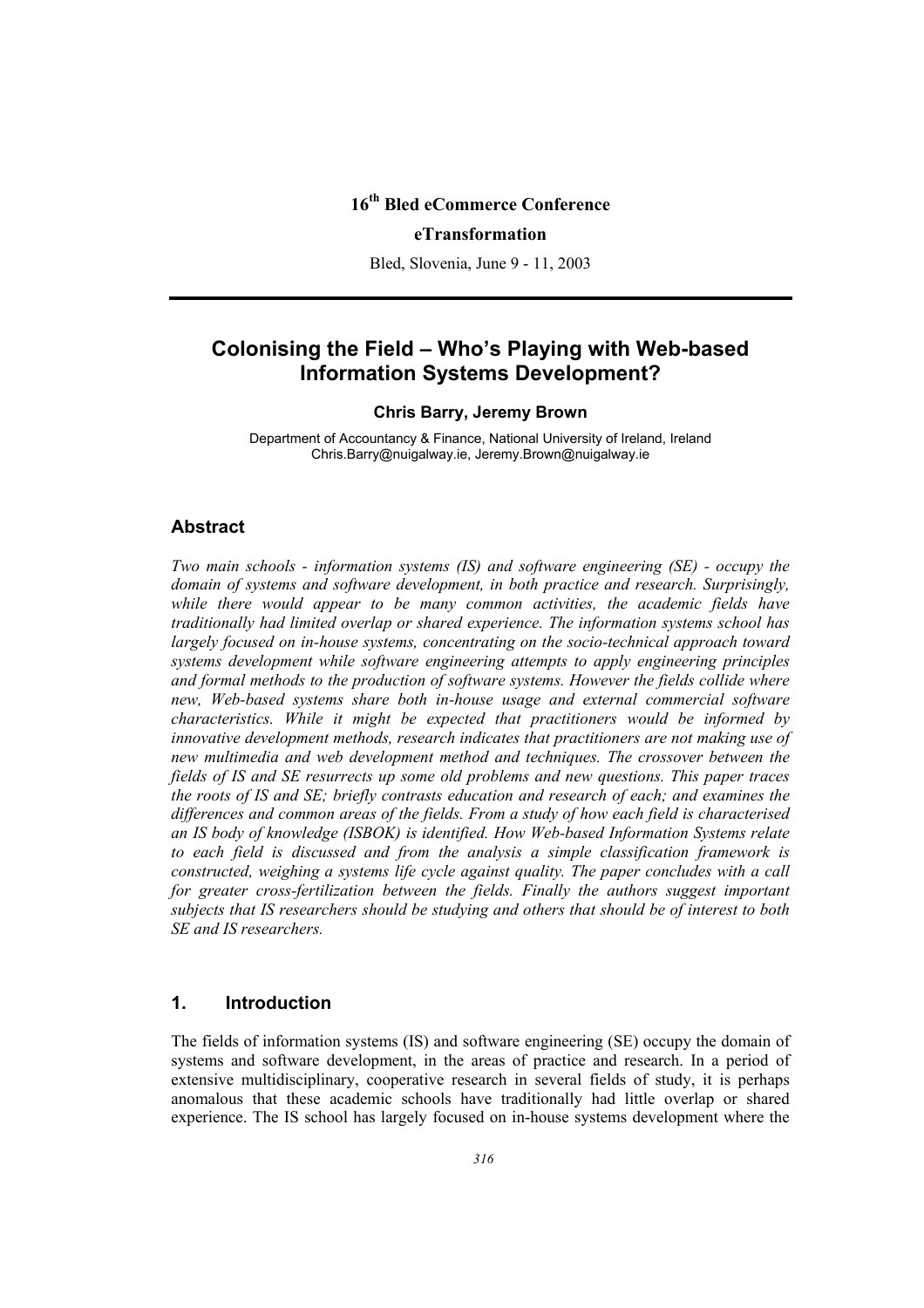computer system is just one part of an information system that also includes people, software, methods and organisational procedures (Avison et al. 2001). On the other hand, SE attempts to apply engineering principles and more formal methods to the production of software systems (Pressman 2000a), (Sommerville 2001). The distinctions are clear to those who study and work in each respective field. These schools are brought together in the world of Web-based Information Systems development – IS Departments now need to develop Websites that demand the robustness and reliability of software written with SE methods and techniques. Such Web-based systems share characteristics of both in-house IS usage and external commercial software. Any assumption that traditional IS and SE methods and techniques are being used in developing Web-based Information Systems is not supported by research. Nonetheless, each academic field is laying strong claims to the area of Webbased systems development. To make sense of this, the roots of each field are explored and both the similarities and dissimilarities are discussed. The nature of Web-based Information Systems is discussed and how they relate to each field is examined. The authors question whether now is the time to unify IS and SE development theory and practice or, conversely, whether they should remain separate, partially overlapping, domains with their own distinct Weltanschauung.

## **2. Origins of IS**

The expansion of IS in the academic world quickly followed the growth of data processing departments within business organisations. Early successes with computer-based applications such as billing and sales order processing swiftly generated interest within the business community. The natural home for the design, management and administration of such applications was within the accounting function. Organisational structures changed with the creation of data processing departments, typically reporting to a financial controller. In the beginning programmers came from scientific and engineering backgrounds, but management needed people with more rounded commercial and technical skills - third level academic programmes soon began to fill this void.

#### **3. Origins of SE**

Initially programming took second place to the construction of hardware systems. Systematic methods for the development of computer programmes did not exist – programming was undisciplined and more likely to yield good software by trial and error or through the application of intellectual brute force. It was a young field in which gifted individuals fashioned a mystique about the creative process. However by the late 1960s a "software crisis" had emerged - mainframe applications had grown to unmanageable proportions not the least because programming practices were undisciplined and immature. In response, new languages using structured programming concepts were developed to improve software quality and maintainability.

Many techniques and methods used in SE today were developed during the era of structured programming in the early 1970s. Since then contemporary models such as Boehm's spiral model (Boehm 1988), have been developed. Boehm's model acknowledged the importance of iteration, feedback and risk assessment. There followed a period of fundamental change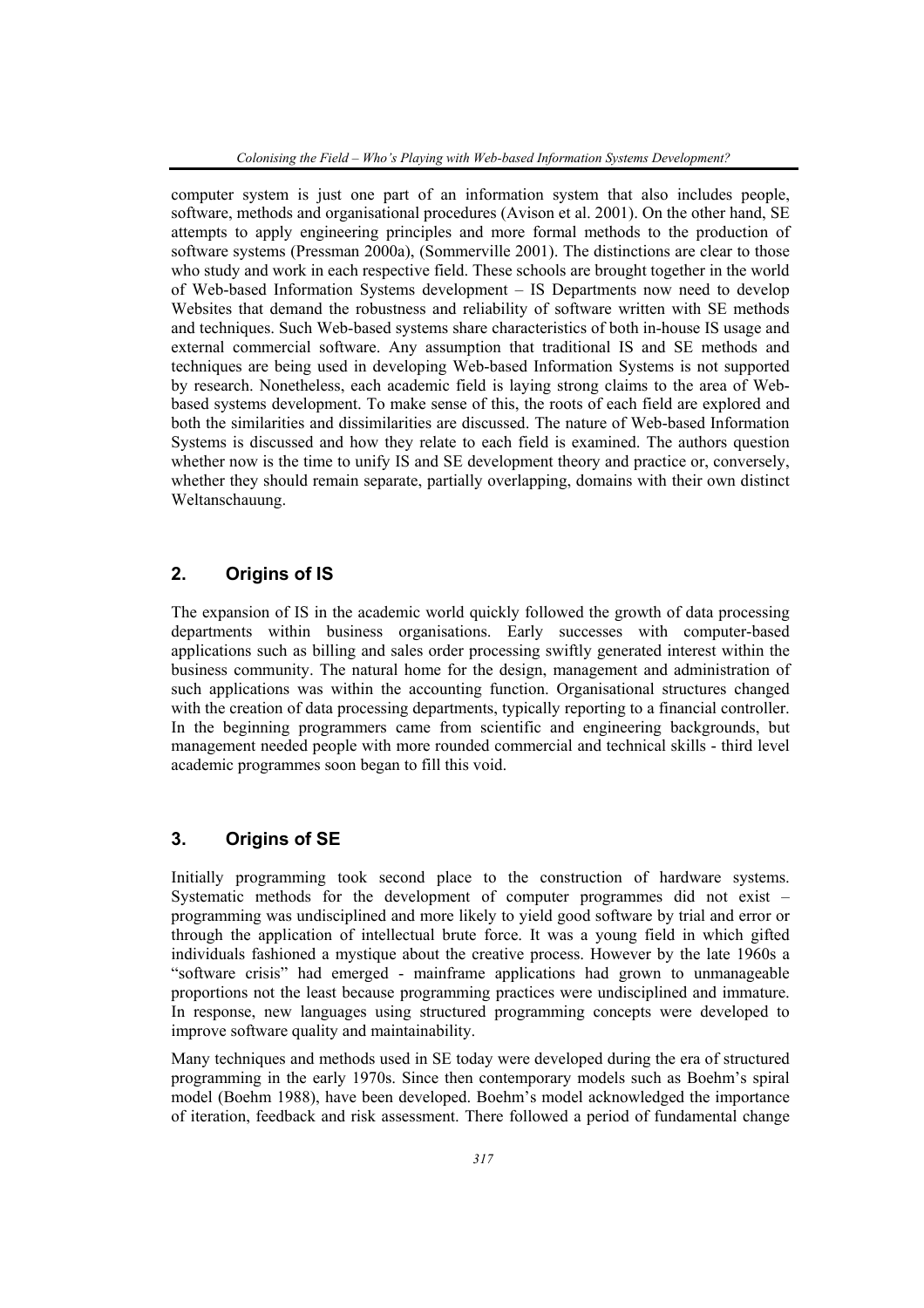as object-oriented (OO) methods were widely adopted in SE. Metrics and more comprehensive testing techniques were used extensively to improve standards.

#### **4. Definitions of IS**

Authoritative definitions of IS are difficult because of the breadth of the field and the fact that it falls outside the domain of the physical sciences where precise meaning is more realizable. In the normal course, a definition of IS is an inclusive term that describes a range of systems used at various levels of an organisation. One example states:

*"An information system is an arrangement of people, data, processes, information presentation, and information technology that interact to support and improve dayto-day operations in a business as well as support the problem-solving and decisionmaking needs of management".* 

(Whitten et al. 2001)

Other authors prefer to use a descriptive explanation rather than a necessarily broad definition:

*"… at least four classes of information systems: transaction processing systems, management information systems, decision support systems (for individuals, groups and executives), expert systems. In addition many organisations recognize scientific (or technical) computing and office automation systems".* 

(Hoffer et al. 2002)

What is clearly evident from the definition and description above is that they are broad and inclusive. Between them, they illustrate how new types of information systems can be keenly incorporated into the welcoming ministry of IS over time.

#### **5. Definitions of SE**

To those who work exclusively in the field of SE it is seen as a distinct field dealing only with the production of computer software and taking its cue from a broader philosophy of engineering. There are numerous definitions of SE all with a common theme of related fields contributing toward the production of a software system:

*"The application of science and mathematics by which the capabilities of computer equipment are made useful to man via computer programs, procedures, and associated documentation".* 

(Boehm 1981)

*"That form of engineering that applies the principles of computer science and mathematics to achieving cost-effective solutions to software problems".* 

(Humphrey 1993)

There is an obvious preoccupation with the metaphor of engineering and the use of hard science in problem solving. This is evident in both definitions and their chronology maintains the historical connection between the reference disciplines and SE.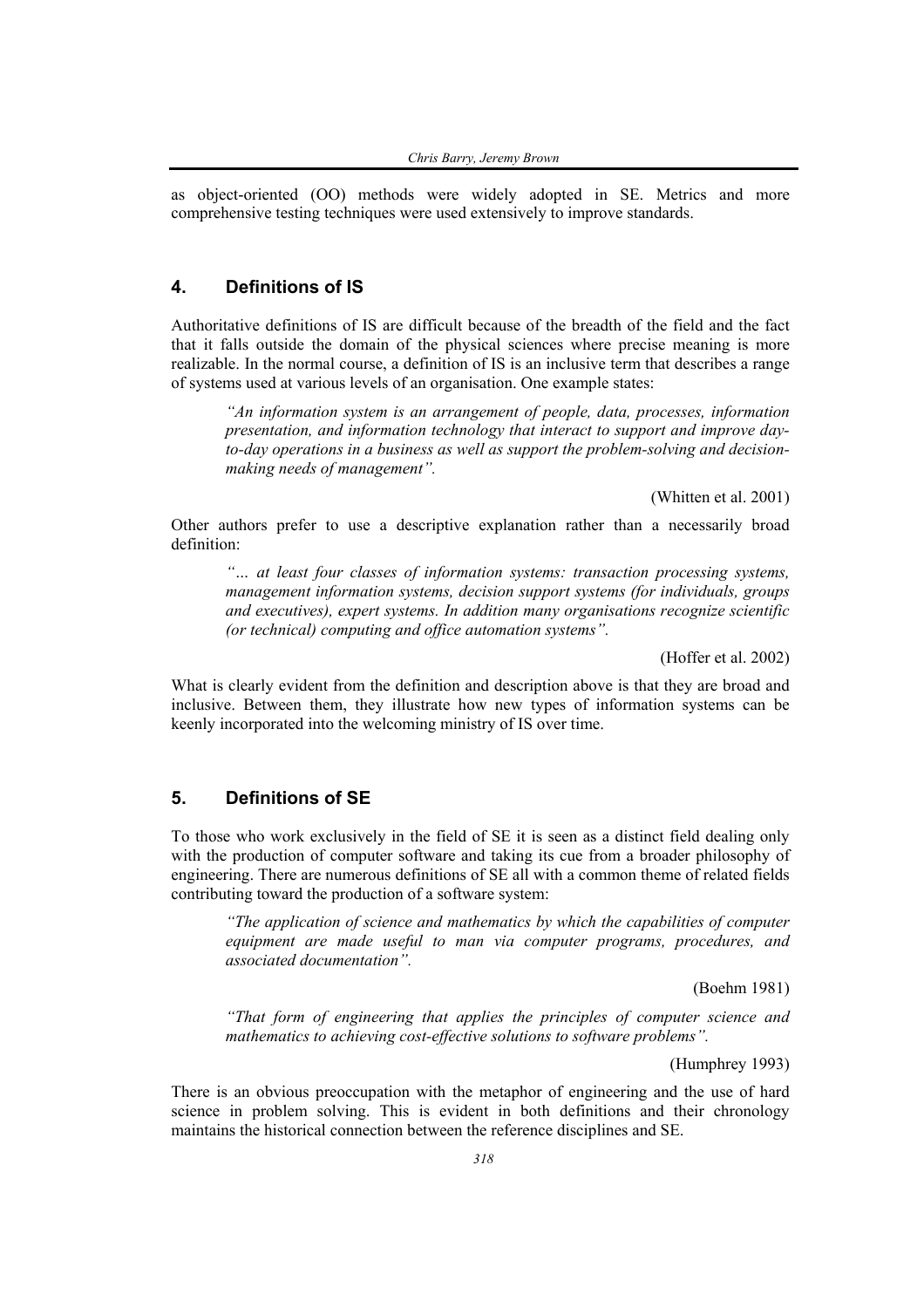## **6. IS Education and Research**

Early calls for quality management information began a debate (Ackoff 1967), (Rappaport 1968) about the nature of information provision and decision-making. Models that differentiated the information characteristics at various levels of an organisation (Anthony 1965) led to classifications of different types of information systems and improved understandings (Mason 1969), (Gorry & Scott Morton 1971), (Keen & Scott Morton 1978), (Sprague 1980), (Rockart & Treacy 1982), (Watson et al. 1991). Many new journals began publishing and major conferences were established. The field of IS was emerging as a strong academic and professional discipline. Its applied nature and management-focus clearly distinguished it from computer science.

IS academics soon saw programming as a relatively minor part of a much bigger picture in which it was but one of many activities. It was a step in a life cycle, essential but subservient to systems analysis, systems planning and managerial decision-making. The essential focus was on a socio-technical "system" rather than "software". This holistic perspective fostered by IS academics, placed the emphasis on the use of information in an organisational context. Unlike SE, minor errors in business systems were ceded a higher level of forgiveness because they could normally be repaired in situ.

In a comprehensive analysis of the issues and challenges facing the IS academic field, Lynn Markus believes the IS field needs to change. The new mission for IS should be to focus on "the electronic integration of socio-economic activity" (Lynn Markus 1999). This allinclusive redefinition of the role of IS would "unite the technical and behavioural segments of our field, would work for current and potential customer groups, and would work for both existing and emerging technologies for the foreseeable future". Such a new mission would require a major revision of the IS curricula and research agenda. The appeal in doing this would need to be tempered with the past failings of the discipline in forgoing the establishment of sound theoretical foundations. Indeed, the lack of a cumulative tradition has been cited as a key reason why there are few barriers to entry into the field (Fitzgerald  $\&$ Adam 1996).

#### **7. SE Education and Research**

Like IS, SE education evolved closely with that of industry, initially there was very little available in the area of software education - the main focus was on hardware systems. As educational programmes were introduced it was widely accepted that the academic domain had its roots firmly within Computer Science, Engineering and Mathematics. There is a broadly agreed framework and understanding of what SE entails within the SE academic and professional communities. By and large the boundaries of the field are well known and research takes place within those borders. There are codes of ethics suggested by both the ACM and IEEE for software engineering and indeed many argue for the discipline to be formally recognised and licensed as an engineering profession. Parnas has strongly argued that while software engineering differs from traditional engineering disciplines in particular ways it is an engineering discipline (Parnas 1997). This view however is not universally shared, Wang contends that, unlike traditional engineering, SE does not have a framework "of the immutable laws of nature" (Wang 2002).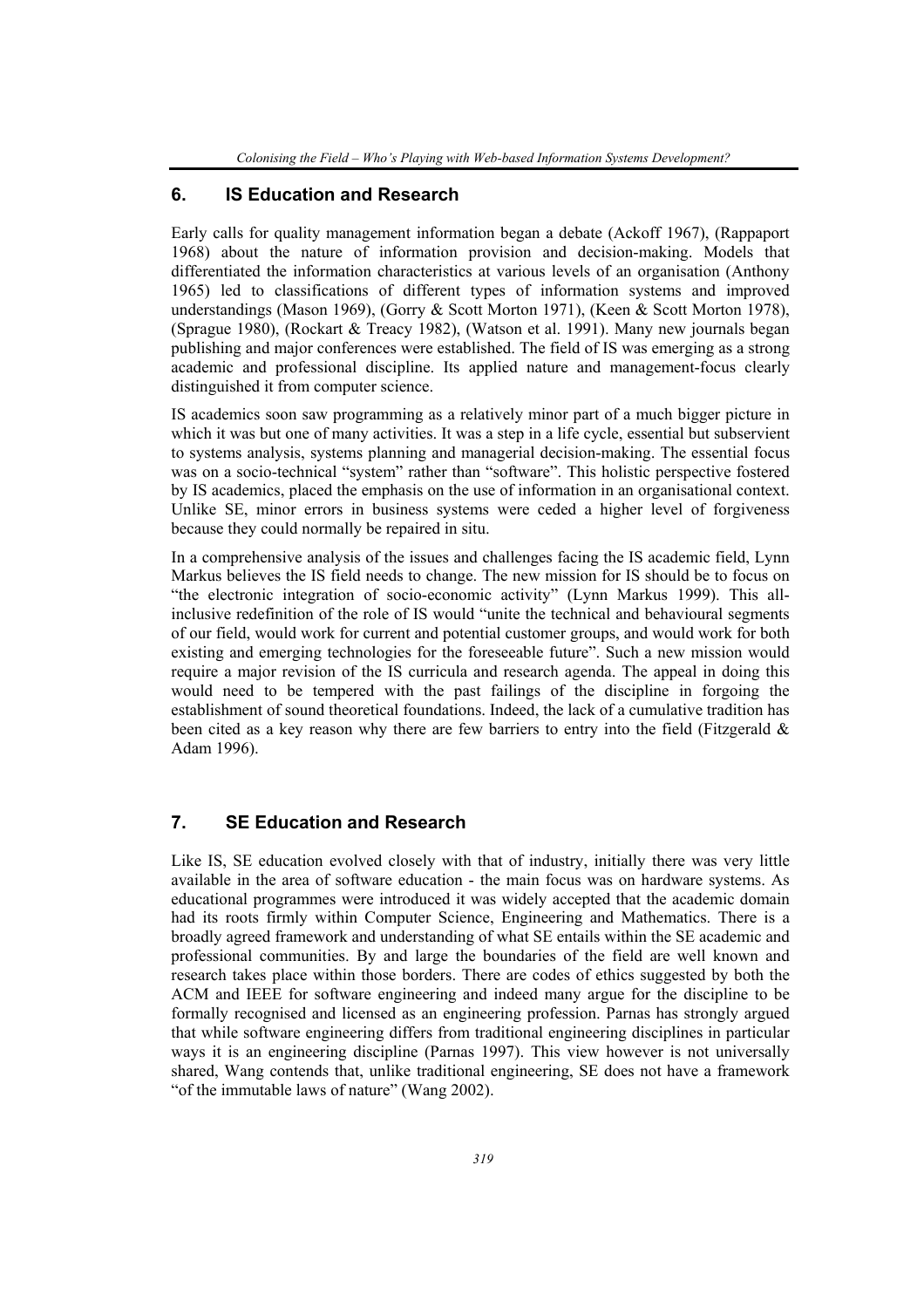There also remains a debate today as to the relevance of the subjects that are being taught within SE courses (Andrews 1999), (Lethbridge 2000). Whether or not SE is a mature field is still being questioned. While some say that there is a recognised body of knowledge that defines SE, others insist that it is still an immature discipline (Wasserman 1996), (Jackson 1998), (Pour et al. 2000). Indeed recent research points to a disjoint between research and the state of practice in SE (Glass et al. 2002). In an extensive study of six leading SE research journals, academic were discovered to be choosing a narrow range of research methods. Glass et al found that conceptual analysis was heavily used for technical aspects of the field but that case study and field research were seldom chosen where richer and perhaps more valuable insights might be found. They particularly pointed to the slowness of technology transfer and highlight the lack of research that might explain why this is happening.

### **8. Differences between the Fields**

That one field, either IS or SE is an interloper on the stage of systems development is not being contended or argued in this paper. The distinctions between the fields have long been there, reflected in literature, practice, academic forums and professional associations. IS schools have focussed on in-house systems development, looking at the socio-technical system that is made up of people as well as machines and software. The IS Department in an organisation is a service function, delivering computing resources and systems to a user organisation made up of internal groups and individuals.

SE differs in that it normally has a product rather than a service focus. The software is often commercial in nature where a low tolerance for errors is self-evident. The developer has a real contractual obligation to ensure the systems are extremely stable and reliable. The user is normally the client, outside of the organisation commissioned to develop the software. Generally the functional requirements specification for software engineers is much tighter than an equivalent design specification or systems proposal in the IS development world.

### **9. How are IS and SE Projects Characterised?**

Typical IS Projects include the integration and installation of "off the shelf" software, inhouse bespoke business systems, outsourced bespoke systems and systems maintenance. They are: made up of software, hardware and people; open systems; have more control over the end user environment; subject to change on a regular basis; developed with languages like Basic, Cobol or 4GLs and typically use relational databases. In some contrast, typical SE Projects include real-time software, scientific and engineering applications, system software and embedded software. They are: made up of software; more closed in nature; have less control over the end user environment; less likely to be changed on a regular basis and developed with languages like C and C++.

From the characterisation of IS and SE systems above, it is clear that while both involve the production of computer programmes, the projects are often (but not always) dissimilar. Also, the emphasis and explicit importance of programming is in marked contrast. The explanation lies in the narrowness of the SE domain where there is a near exclusive focus on software. On the other hand programming is considered just one stage in a larger systems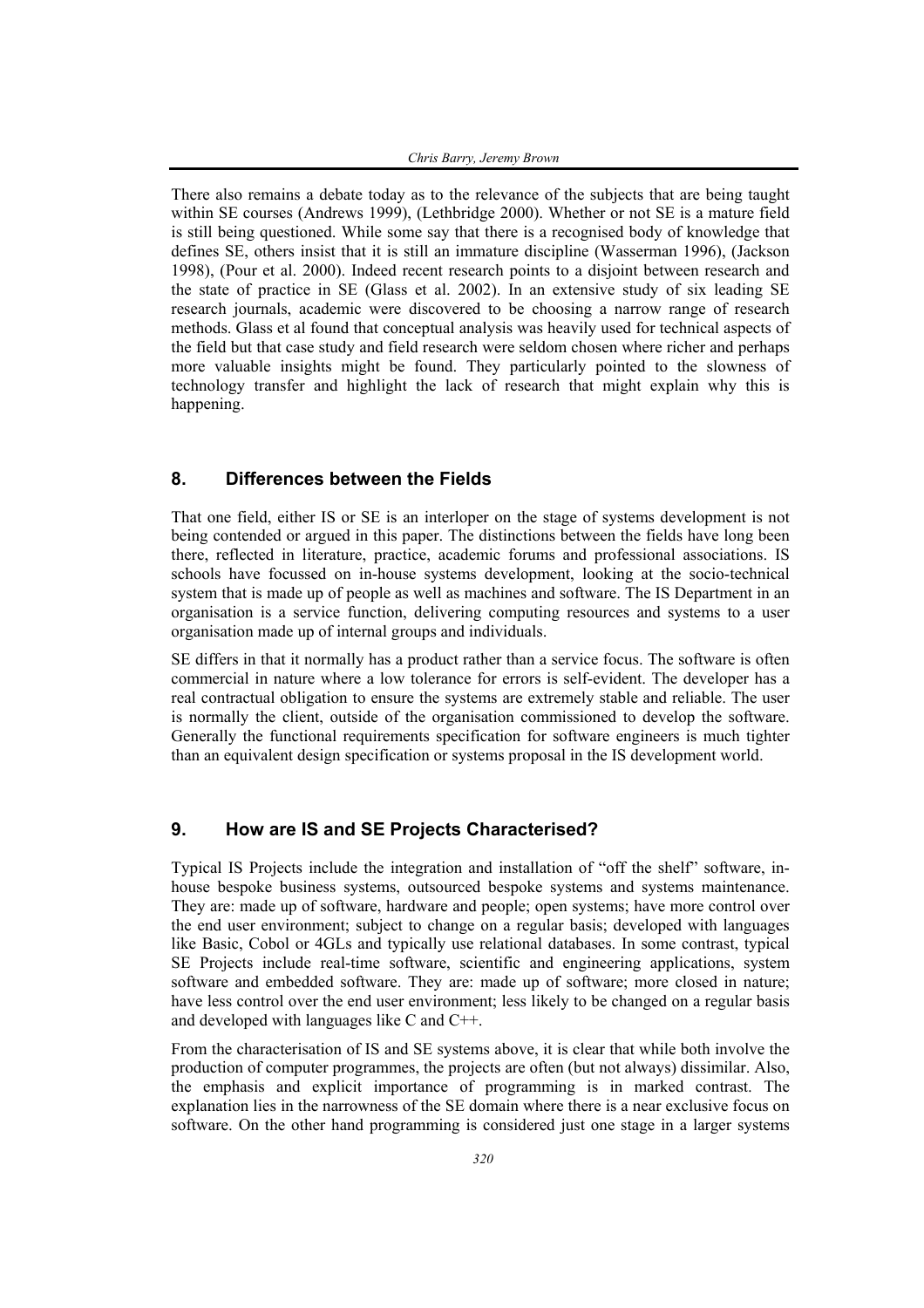development process, that is itself just one aspect, of the IS field. This can be further illustrated by looking at the key knowledge areas and the related disciplines of each field as shown below in Tables 1 to 4.

*Table 1: ISBOK Knowledge Areas of the IS Field* 

| IS Development                                                      | Knowledge management<br>$\bullet$                      |
|---------------------------------------------------------------------|--------------------------------------------------------|
| Database design and management<br>$\bullet$                         | End user computing (EUC)                               |
| Technology management<br>$\bullet$                                  | Specialised decision support applications<br>$\bullet$ |
| IT/IS strategy                                                      | (DSS or EIS)                                           |
| "Hard" and "Soft" approaches to<br>$\bullet$<br>systems development | E-commerce                                             |

*Table 2: ISBOK Related Disciplines of the IS Field*

| Organisational theory      | Human computer interaction        |  |  |
|----------------------------|-----------------------------------|--|--|
| Communications             | • Software engineering            |  |  |
| Managerial decision-making | Management science and operations |  |  |
| Computer science           | research                          |  |  |

The IS knowledge areas and the related disciplines of IS (we call the Information Systems Body of Knowledge - ISBOK) identified by the authors demonstrate the extensive range of topics that stretch across the domain. Its reference disciplines range from Organisational Theory to Computer Science. The breadth of the field is reflected in both the IS curricula and the research subjects sought for IS journals.

The knowledge areas and the related disciplines identified by the Software Engineering Body of Knowledge (SWEBOK) project (Bourque et al. 1999), (SWEBOK 2001) are shown below. It is revealing to note that the related disciplines do not include IS. One wonders why this should be the case - many SE projects are commissioned by MIS or IS Departments; SE (or programming) is typically an integral part of any IS development project and many SE project need to be integrated with other, larger IS applications architectures.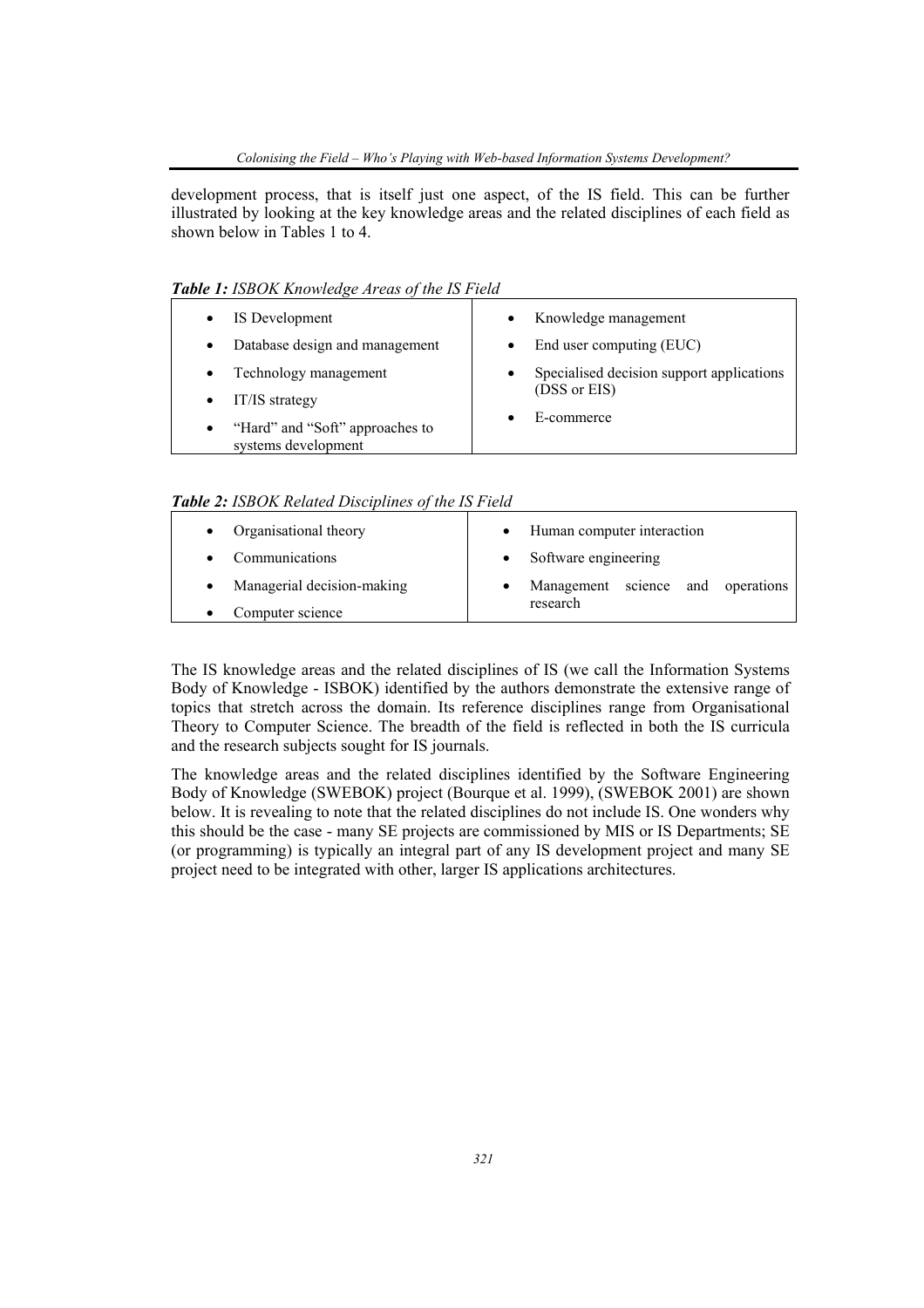|  |  |  | <b>Table 3:</b> SEWBOK Knowledge Areas of the SE Field |  |  |
|--|--|--|--------------------------------------------------------|--|--|
|--|--|--|--------------------------------------------------------|--|--|

| Software engineering process<br>$\bullet$                  | Software engineering infrastructure<br>$\bullet$ |
|------------------------------------------------------------|--------------------------------------------------|
| Software engineering<br>evolution<br>$\alpha$<br>$\bullet$ | Software engineering management<br>$\bullet$     |
| maintenance                                                | Software quality analysis<br>$\bullet$           |
| Software configuration management<br>$\bullet$             | Software requirements analysis<br>$\bullet$      |
| Software construction                                      |                                                  |
|                                                            | Software testing<br>$\bullet$                    |
| Software design                                            |                                                  |

*Table 4: SEWBOK Related Disciplines of the SE Field* 

| Computer sciences and human<br>factors | <b>Mathematics</b><br>$\Box$ Project management |
|----------------------------------------|-------------------------------------------------|
| $\Box$ Computer engineering            | Management and management                       |
| $\Box$ Computer science                | science                                         |
| Systems engineering                    |                                                 |

### **10. Shared Subjects in IS and SE**

Demonstrative differences between the two academic communities in preceding sections appear to make a compelling case for field "dissimilarity". However such distinctions can seem less obvious when shared subjects are identified (see Figure 1). Indeed to many non-IS academics (and the outside world generally) the dissimilarity may, as Lynn Markus puts it, be "completely incomprehensible" (Lynn Markus 1999). Despite visible areas of shared interests such as development methods and techniques, requirements determination and project management there exists quite distinct perspectives. For example Boehm's widely cited spiral model (Boehm 1988), the Component Assembly Model (Nierstrasz et al. 1992) and the Concurrent Development Model (Davis & Sitaram 1994) rarely appear in IS analysis and design texts. Where cross-fertilization does occur it typically takes place from SE to IS. If criticisms that IS do not embrace more disciplined software development methods may be justified, SE appears completely cut-off from the world of IS development.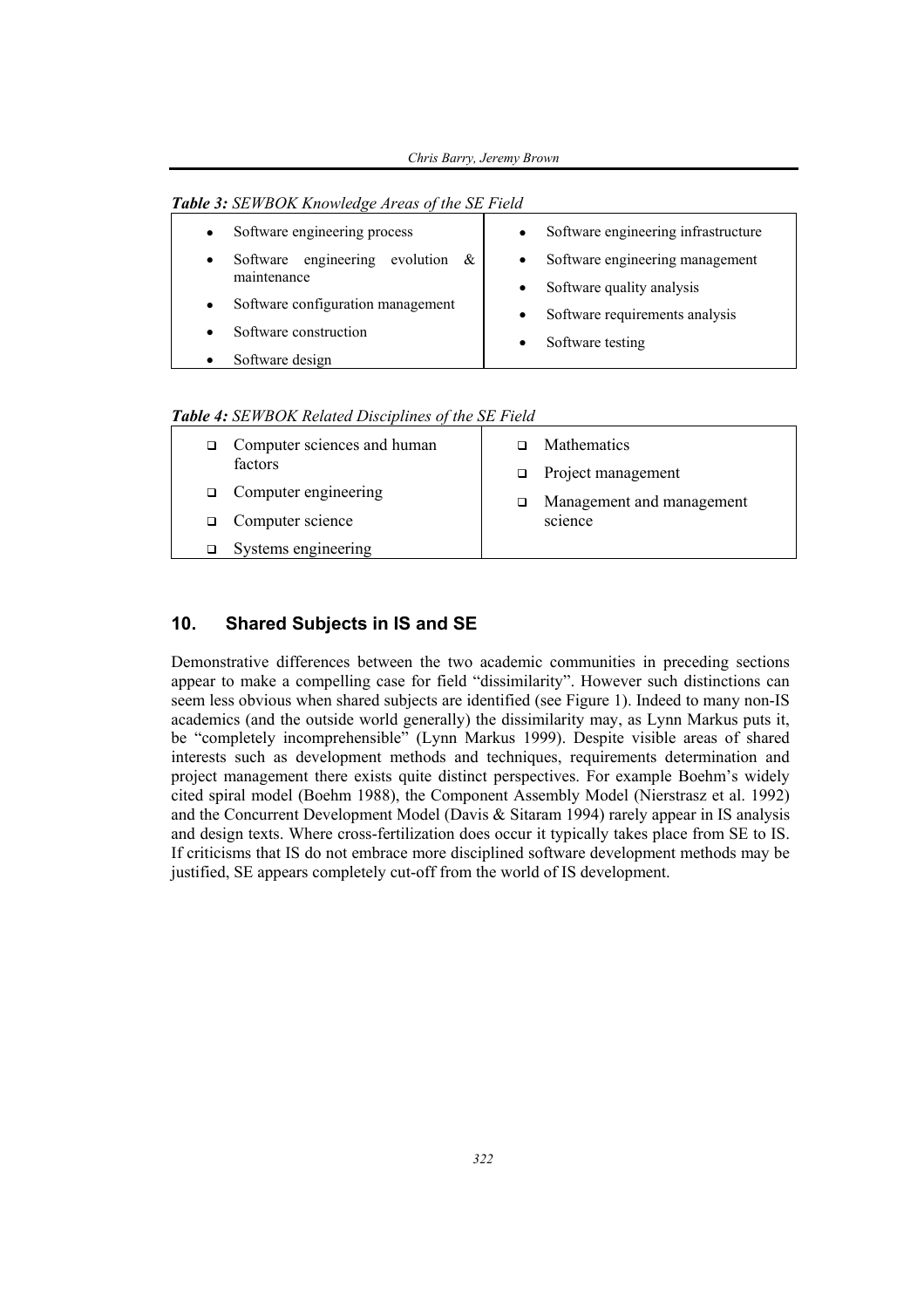

*Figure 1: Diagrammatic Representation of Overlap between IS & SE* 

## **11. What are Web-based Systems?**

Web-based systems projects have characteristics of both conventional in-house development and commercial software, aimed at an external audience. The coming together of these two fields presents great challenges to both of them. There are now numerous terms that have been used to describe the relatively new phenomenon of what we have called "Web-based Systems Development" (see Table 5 below).

*Table 5: Common Synonyms for Web-based Systems Development* 

| <b>Common Synonyms</b>                                 |                                                             |
|--------------------------------------------------------|-------------------------------------------------------------|
| $\bullet$                                              | Web-based Information Systems – WIS (Isakowitz et al. 1998) |
| Web Site Engineering (Powell et al. 1998)<br>$\bullet$ |                                                             |
| $\bullet$                                              | Web Information Systems – WIS (Koufaris et al. 1999)        |
| $\bullet$                                              | Web Engineering - WebE (Murugesan et al. 1999)              |
| WebApps (Pressman 2000b)<br>٠                          |                                                             |

Conceptually, some are calling it a new "Web Application Paradigm" (Enguix & Davis 1999), or is it, as Murugesan et al consider it, a new quasi-engineering field called "Web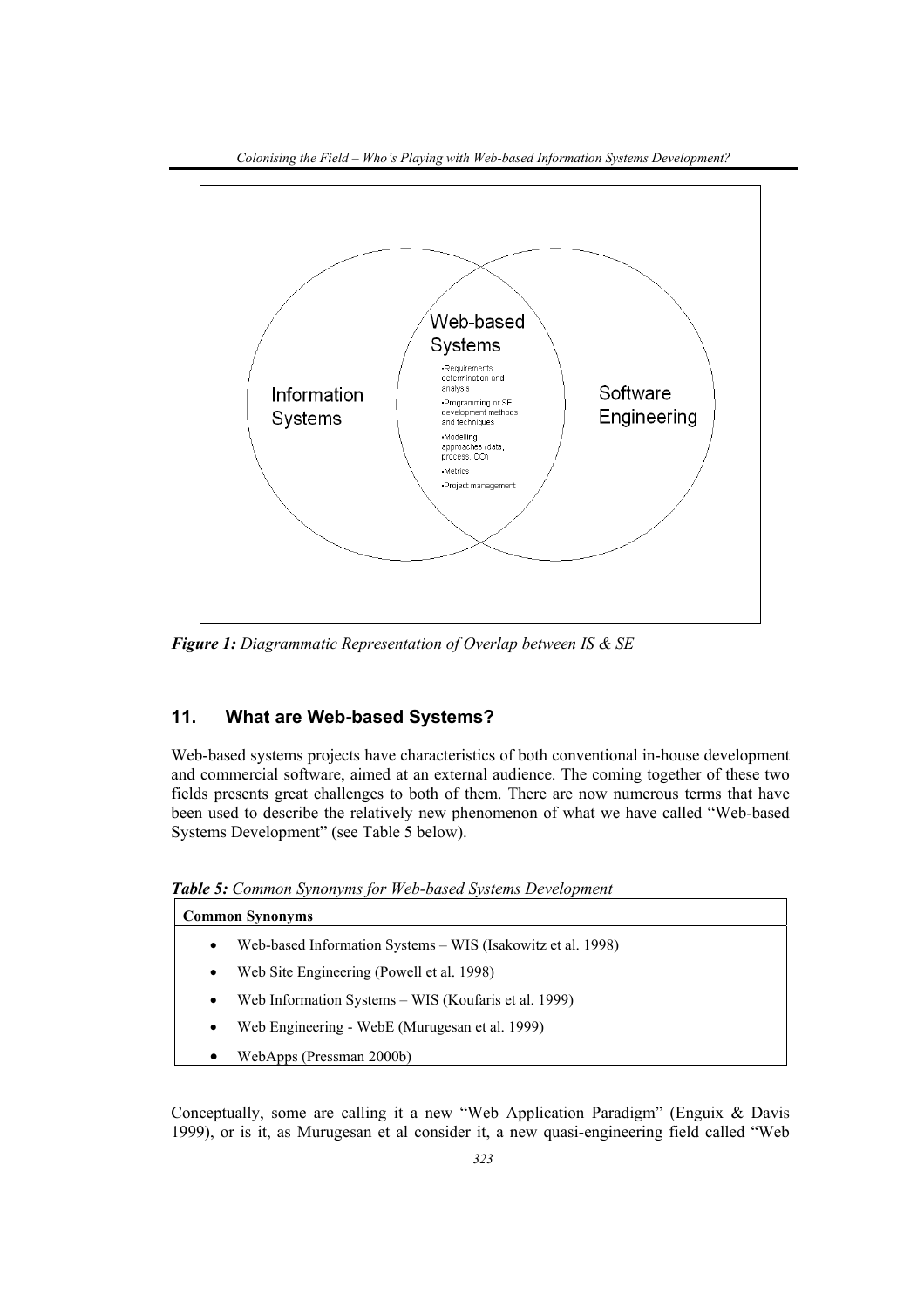Engineering" (Deshpande and Hansen. 2001)? Others are more sanguine and doubtful. In their essence, how new or unique are Web-based Information Systems (or whatever one might like to call them)? Looking at established IS models and frameworks it is clear than that there is little new in any theoretical sense. For example, Gorry and Scott Morton's framework easily accommodates Web-based applications (Gorry & Scott Morton 1971), Web-based Information Systems comfortably span Mason's continuum of information systems (Mason 1969) and contingency models from Davis (Davis 1982) stand up well to scrutiny. A more detailed analysis of how the IS literature has been able to absorb Webbased Information Systems into the family of information systems without too much difficulty can be seen in Barry (Barry 2000).

Nonetheless it is clear there are many differences to traditional IS and SE development projects. Powell et al suggests that Web-based systems are: "…a mixture between print publishing and software development, between marketing and computing, between internal communications and external relations, and between art and technology" (Powell et al. 1998). Such a view suggests an obvious role for Software Engineers but there are numerous other indicated roles such as Graphic Artists, Business & Systems Analysts, Video & Audio Producers, Storyboarders, Technical & Document Writers and HCI specialists. If existing methods are inappropriate then we need new methods and techniques that cater for the variety of roles within Website development teams. While it might be expected that practitioners would be informed by new and innovative development methods (Isakowitz et al. 1995), (Gellersen et al. 1997) , (Schwabe & de Almeida Pontes 1998), research indicates that practitioners are not making use of new multimedia and Web development methods, tools and techniques (Fratenali 1998), (Barry & Lang 2001).

In looking at the clear need to improve the quality of Web-based Information Systems (as opposed to traditional IS) an interesting relationship with a system's life cycle emerges. A simple classification framework (shown in Figure 2) can be constructed, weighing a systems life cycle against systems quality. The demand for high quality Web-based applications, developed in "Web-time", that have a relatively short life cycle (illustrated in the lower left quadrant) contrast with commercial in-house IS that traditionally have had an acceptable, lower level of reliability but a longer development period and life cycle (illustrated in the upper right quadrant). It can also be argued that SE applications are generally of high quality and have a long life cycle while end-user developed applications are typically of low quality with a short life cycle.

|         |      | Life Cycle                                    |                                                                                                       |  |
|---------|------|-----------------------------------------------|-------------------------------------------------------------------------------------------------------|--|
|         |      | <b>Short</b>                                  | Long                                                                                                  |  |
| Quality | Low  | End-user developed Applications               | In-house non-critical Business<br><b>Information Systems</b>                                          |  |
|         | High | Web-based Information Systems<br>Applications | Software Engineering Applications<br>In-house mission-critical Business<br><b>Information Systems</b> |  |

*Figure 2: Classification Framework for of IS and SE Applications - Quality versus Lifespan*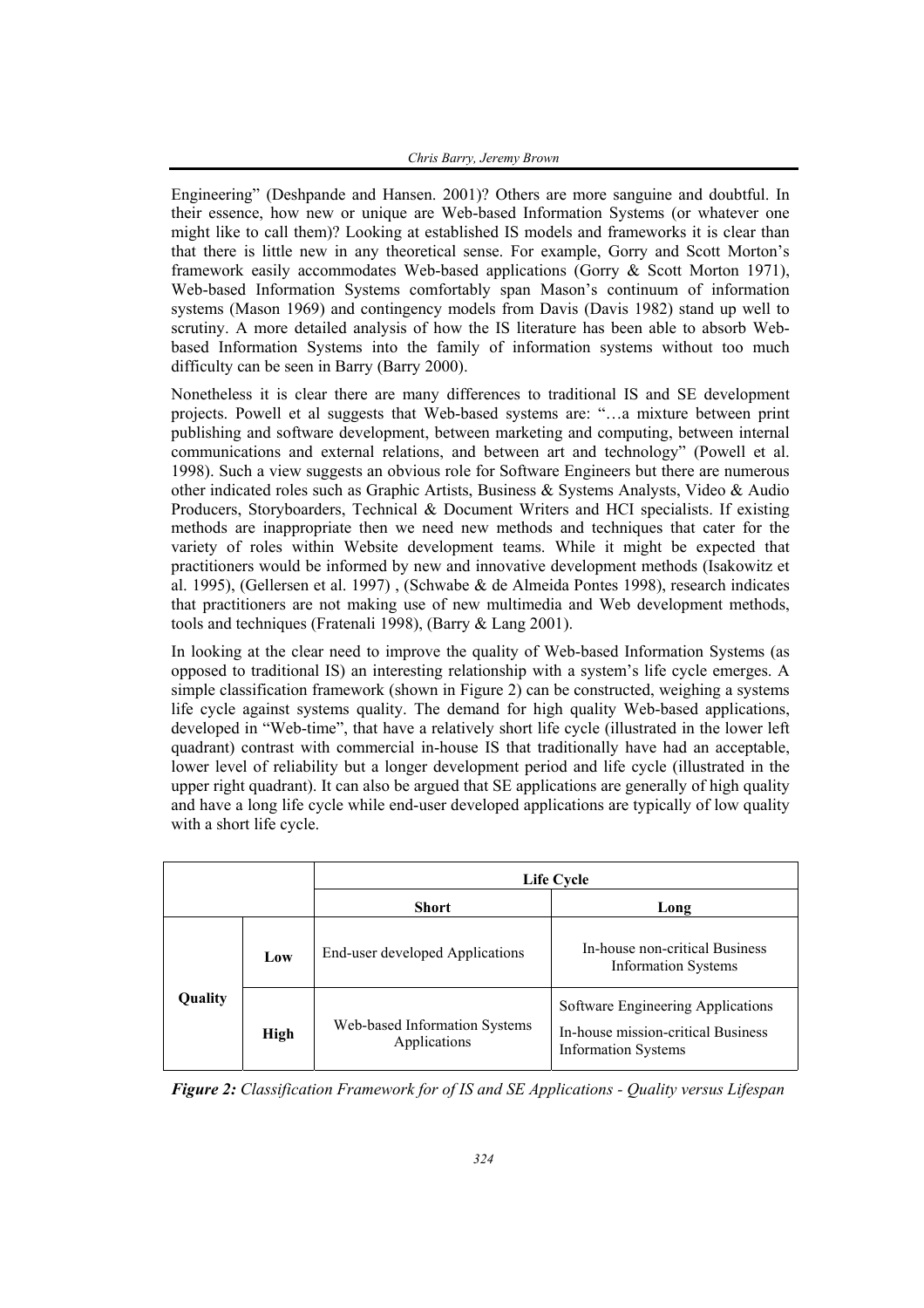From this analysis, the authors suggest that there is an evident life cycle for Web-based Information Systems and it appears to be very short. Most organisations have been through at least two and some as many as four Web-based versions of the same information systems in almost as many years. This continuous evolution presents huge challenges in both business, technical and development terms.

#### **12. Conclusions**

This paper has traced the beginnings of both IS and SE and illustrated how they quickly diverged into two different fields with just a little overlap. Separate academic programmes reflected the degree of specialisation that grew over time. Now, Web-based Information Systems have brought about, if not a convergence, then at least a milieu in which both fields are struggling to regain their feet. Central to these conclusions is the contention that Webbased Information Systems development needs to draw water from the wells of both IS and SE theory and practice a view also expressed by Avison and Wilson (Avison and Wilson 2001). The authors believe they have demonstrated that the fields are separate disciplines and that each has a different, legitimate, raison d'être. Nonetheless both fields need to do more to embrace concepts and ideas from each other, and to collaborate on common frontiers. For in-house Web-based development, lessons from the more disciplined SE approach to software development need to be learned. However the wholesale adoption of SE methods is not being suggested since there may well be a need for changes in attitude to traditional SE practices (Carstensen & Vogelsang 2001). Likewise, SE needs to look at its relationship to its environment. As noted earlier, the SWEBOK guide does not include IS as a "related discipline". Cross-fertilization from other areas and the courage, as Matsubara and Ebert (Matsubara & Ebert 2000) put it, to "go beyond traditional boundaries" must be embraced by both disciplines. Obviously, other fields outlined earlier have roles to play in improving the practice of Web-based systems development. The multidisciplinary nature of Web team composition inevitably leads to cross-cultural and indeed philosophical differences. There is a need to reconcile the language and the development environment of various developers on Web-based projects.

The short life cycle and high-quality needs of Web-based Information Systems, identified in the last section, illustrates how they differ from other types of systems. The business, technical and development challenges presented by the continuous and rapid evolution of Web-based systems demands further research from both the IS and SE communities. IS researchers need to study the current practice of Web-based development; to look at developer experiences; to determine the factors that aid or hinder successful outcomes; to reconcile abstract and implementation level modelling and to resolve Web-based systems integration problems. Both SE and IS researchers need to continue to develop usable methods and techniques; to develop faster development life-cycles; to construct mechanisms that facilitate continuous development and maintenance; and to develop improved development environments that fully join together modelling, programming languages, tools and people.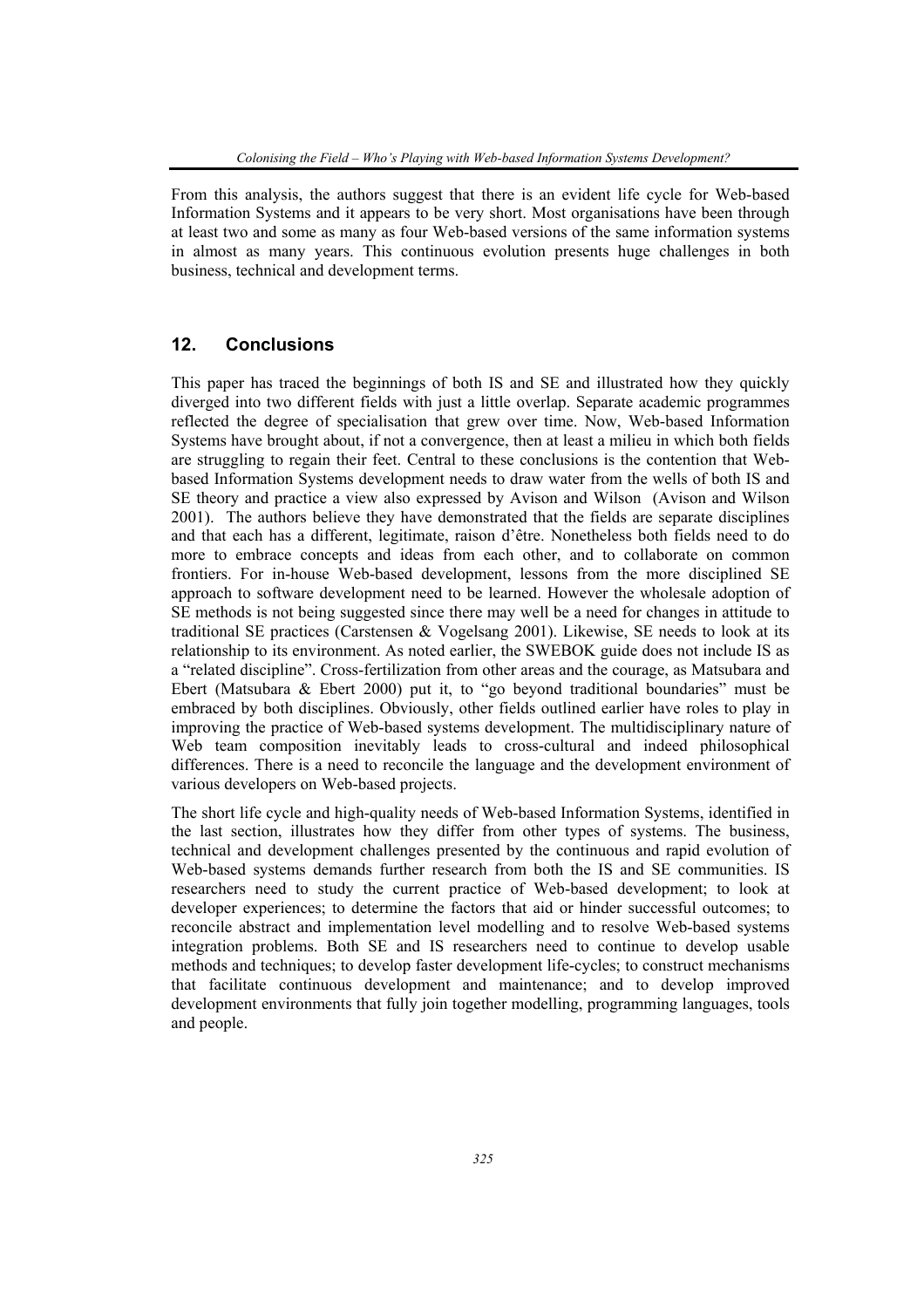#### **References**

- Ackoff, R. (1967). Management Misinformation Systems. Management Science, 11(4), 147- 156.
- Andrews, D. (1999). Software engineering education in the 21st century. Information & Software Technology, 41, 933-936.
- Anthony, R. (1965). Planning and Control Systems: A Framework for Analysis. Harvard University Graduate School of Business Administration, Boston.
- Avison, D., D. Fitzgerald and P. Powell (2001). Reflections on Information Systems Practice, Education and Research. Information Systems Journal, 11(1), 3-22.
- Avison, D. and D. Wilson (2001). A viewpoint on software engineering and information systems: what we can learn from the construction industry? Information & Software Technology 43(13): 795-799.
- Barry, C. (2000). Issues and Perspectives on Web-based Information Systems Development. In Third International Asia-Pacific Web Conference, p.163-171, International Academic Publishers, Beijing, Xi'an China.
- Barry, C. and M. Lang (2001). A Survey of Multimedia and Web Development Techniques and Methodology Usage. IEEE Multimedia, 8(3), 52-60.
- Boehm, B. (1988). A Spiral Model for Software Development and Enhancement. Computer, 21(5), 61-72.
- Boehm, B. (1981). Software Engineering Economics. Prentice Hall, New Jersey.
- Bourque, P., R. Dupuis, A. Abran, J. Moore, L. Tripp and S. Wolff (1999). The Guide to the Software Engineering Body of Knowledge. IEEE Software, 16(6), 35-44.
- Carstensen, P. and L. Vogelsang (2001). Design of Web-based Information Systems New Challenges for Systems Development? In 9th European Conference on Information Systems, p.536-547, ECIS, Bled, Slovenia.
- Davis, A. and P. Sitaram (1994). A concurrent process model of software development. ACM SIGSOFT Software Engineering Notes, 19(2), 38-51.
- Davis, G. B. (1982). Strategies for Information Requirements Determination. IBM Systems Journal, 21(1), 4-30.
- Deshpande, Y. and S. Hansen (2001). Web Engineering: Creating a Discipline among Disciplines. IEEE Multimedia, 8(2), 82-87.
- Enguix, C. and J. Davis (1999). Filling the Gap: New Models for Systematic Page-based Web Application Development and Maintenance. In International Web Engineering Workshop, WWW8, Toronto, Canada.
- Fitzgerald, B. and F. Adam (1996). The Future of IS: Expansion or Extinction? In Proceedings of First Conference of the UK Academy for Information Systems, p.1- 15, Cranfield University.
- Fratenali, P. (1998). Web development tools: a survey. Computer Networks and ISDN Systems, 30, 631-633.
- Gellersen, H., R. Wicke and M. Gaedke (1997). WebComposition: An Object-Oriented Support System for the Web Engineering Lifecycle. In Proceedings of the Sixth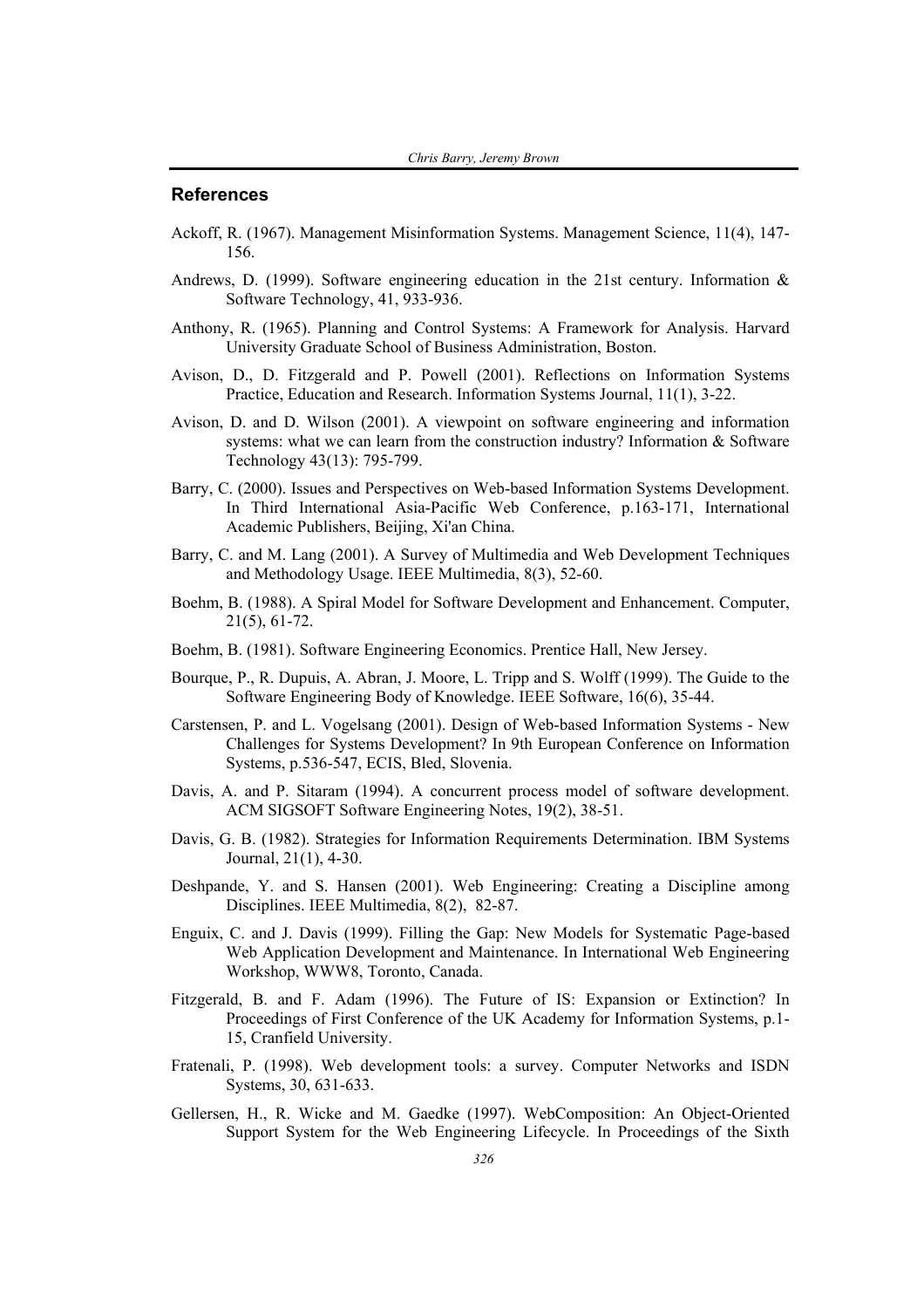International WWW Conference, Computer Networks and ISDN Systems., p.1,429- 1,437, Vol.29, Santa, Lara, CA.

- Glass, R., I. Vessey and V. Ramesh (2002). Research in software engineering: an analysis of the literature. Information and Software Technology, 44, 491-506.
- Gorry, G. and M. Scott Morton (1971). A Framework for Management Information Systems. Sloane Management Review, Fall, 55-70.
- Hoffer, J., J. George and J. Valacich (2002). Systems Analysis and Design. Prentice Hall, New Jersey.
- Humphrey, W. (1993). Software Engineering. An Encyclopedia of Computer Science (Ralston, A. Ed.). MacMillan, London.
- Isakowitz, T., E. Stohr and P. Balasubramanian (1995). RMM: A Methodology for Structured Hypermedia Design. Communications of the ACM, 38(8), 34-44.
- Isakowitz, T., M. Bieber and F. Vitali (1998). Web Information Systems. Communications of the ACM, 41(7), 78-80.
- Jackson, M. (1998). Will There Ever Be Software Engineering? IEEE Software, 15(1), 36- 39.
- Keen, P. and M. Scott Morton (1978). Decision Support Systems, An Organisational Perspective. Addison-Wesley, Reading, MA.
- Koufaris, M., T. Isakowitz and M. Bieber (1999). Web Information Systems: Introduction to the Minitrack. In Proceedings of the 32nd Hawaii International Conference on System Sciences, IEEE Press, Hawaii.
- Lethbridge, T., C. (2000). What Knowledge Is Important to a Software Professional? Computer, (May), 44-50.
- Lynn Markus, M. (1999). Thinking the Unthinkable What Happens if the IS Field as we Know it Goes Away? In Rethinking Management Information Systems (Currie, W. and B. Galliers Eds.), p. 175-203, Oxford University Press.
- Mason, R. (1969). Basic Concepts for Designing Management Information Systems. AIS, Research paper no. 8.
- Matsubara, T. and C. Ebert (2000). Benefits and Applications of Cross-Pollination. IEEE Software, 17(1), 24-26.
- Murugesan, S., Y. Deshpande, S. Hansen and A. Ginige (1999). Web Engineering: A New Discipline for Web-based Systems Development. In Workshop on Web Engineering, ICSE, p.1-10, ICSE, Los Angelas.
- Nierstrasz, O., S. Gibbs and D. Tsichritzis (1992). Component-oriented software development. Communications of the ACM, 35(9), 160-165.
- Parnas, D. (1997). What We Teach Software Engineers in the University: Do we Take Engineering Seriously? In Proceedings of the 6th European Conference on the Foundations of Software Engineering, (Maibaum, T. Ed.), p.40-50, Springer-Verlag New York, Inc., Zurich, Switzerland.
- Pour, G., M. Griss, L and M. Lutz (2000). The push to make software engineering respectable. Computer, (May), 35-43.